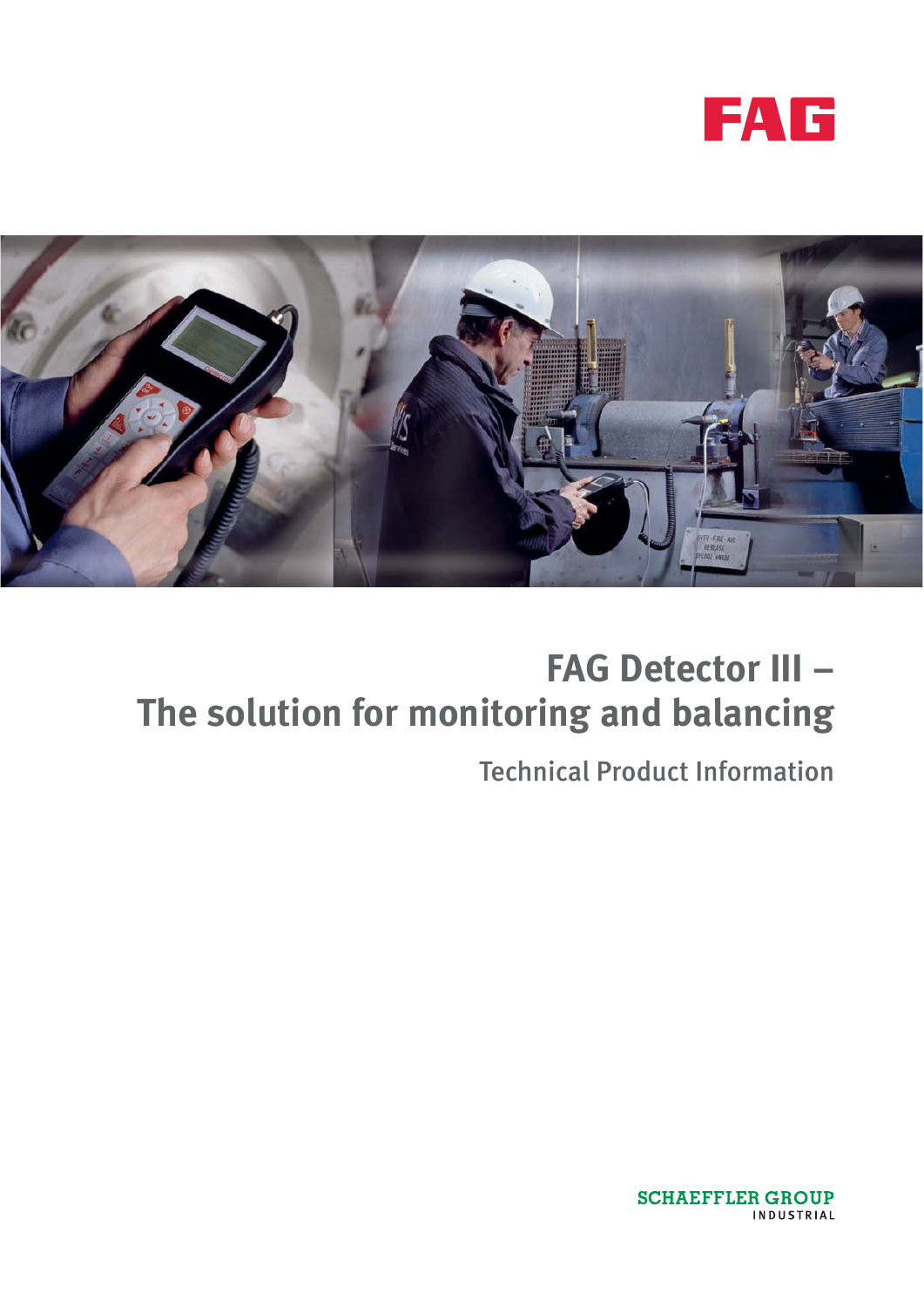### **Principle · Operation**

#### **High functionality – Simple handling**

The FAG Detector III is a vibration measuring device, data collector and operational balancing device all in one. Together with the PC software Trendline, the device allows improved planning of maintenance and increased machine availability.

The device is functionally powerful, convenient and very easy to use. It is thus ideal as a first step into the world of offline plant monitoring and offers an excellent price/ performance ratio.

#### **Areas of application**

Machine vibrations are a good indicator of the condition of a machine. Detector III can be used to monitor machine vibrations according to ISO 10816 and the condition of rolling bearings by means of the demodulation detection method.

The raw and demodulated signals stored in the system can be used later for analysis of signals in relation to time and frequency ranges. Misalignment and imbalance can be reliably detected in addition to rolling bearing damage and gear tooth problems.

As further process parameters, the sensor technology can also record the temperature and speed.

#### **Condition-based maintenance**

Condition-based maintenance means: identifying damage at an early stage, defining planned repairs, making optimum use of bearing life, and achieving considerable reductions in costs. The purchase costs of Detector III can generally be recouped in a very short time.

The device is simple to use and requires no prior knowledge of vibration measurement techniques. The user can generate individual routes and is then guided systematically from one measurement point to the next. The preplanned "measurement round" can be expanded in situ at any time to include additional measurement points.



Data are measured and stored by simply pressing a key.

#### **Measurement and analysis of machine condition**

The FAG Detector III picks up vibration signals at predetermined measurement points and calculates

the RMS values for vibration velocity, vibration acceleration and the demodulation signal. These characteristic values describe the condition of the machine and component and are presented in greater detail in the table on page 5. Frequency bands of any width in the range between 0,1 Hz and 20 kHz can be defined and monitored. The FAG Detector III can store up to 1600 measurement points and, in parallel, up to 270 time signals.

After a measurement round, all the recorded data are transferred to the software FAG Trendline for evaluation, analysis and graphic presentation.

| THIS CAPACITY OF THE TANK OF<br>$\sim$<br><b>Contract</b><br><b>Bill</b> Fact<br>$-0$ hall<br><b>TENNISSE</b><br><b>HE HAVANA</b><br><b>Business</b><br>÷<br>- Chicagonalista<br><b>Miller</b><br><b>District College</b><br>٠<br><b>CENTRAL</b><br>ï<br><b>BE FIRE VOL. 2 of</b><br>٠<br>$+ + +$<br>×<br><b>SERVICE</b><br>$\mathbf{H}$<br><b>Cold</b><br><b>B</b> Letterance<br>Th boundaries | <b>PROFITA STAT</b><br><b>SHAFT</b><br>on Dribute consideration<br><b>State</b><br><b>ATTACHED &amp; ATT</b><br><b>Communication</b><br><b>Serger</b><br><b>There</b> have increase<br><b>Billiament</b><br>я<br><b>HARACHER</b><br><b>COL</b><br>$\overline{\mathbf{r}}$<br>YB.<br>m<br>÷<br><b>Separate</b><br>3<br>ΥĖ<br>$1 - 1$<br><b>Supremento</b><br><b>Grant</b><br>w<br>٧ŵ<br><b>Strap &amp; Broadcast</b><br><b><i><u>Manufacture</u></i></b><br><b>PA dentity of the</b><br><b>CONTRACTOR</b><br>/ Installations<br>-<br><b>Service countries and Chapt complete</b><br>٠<br>÷ | π     |
|-------------------------------------------------------------------------------------------------------------------------------------------------------------------------------------------------------------------------------------------------------------------------------------------------------------------------------------------------------------------------------------------------|-------------------------------------------------------------------------------------------------------------------------------------------------------------------------------------------------------------------------------------------------------------------------------------------------------------------------------------------------------------------------------------------------------------------------------------------------------------------------------------------------------------------------------------------------------------------------------------------|-------|
| The Hottling Library                                                                                                                                                                                                                                                                                                                                                                            | <b>The price</b>                                                                                                                                                                                                                                                                                                                                                                                                                                                                                                                                                                          | $m+n$ |

With the aid of this software, the user can depict the structure of the machine. Before measurement is carried out, this configuration is then transferred via the RS 232 interface to the FAG Detector III. The sensor should be positioned as close as possible to the point to be measured. In general, it is attached to the machine by means of the screw-mounted magnetic foot. On the FAG Detector III, this measurement location is selected in the configuration and measurement is started.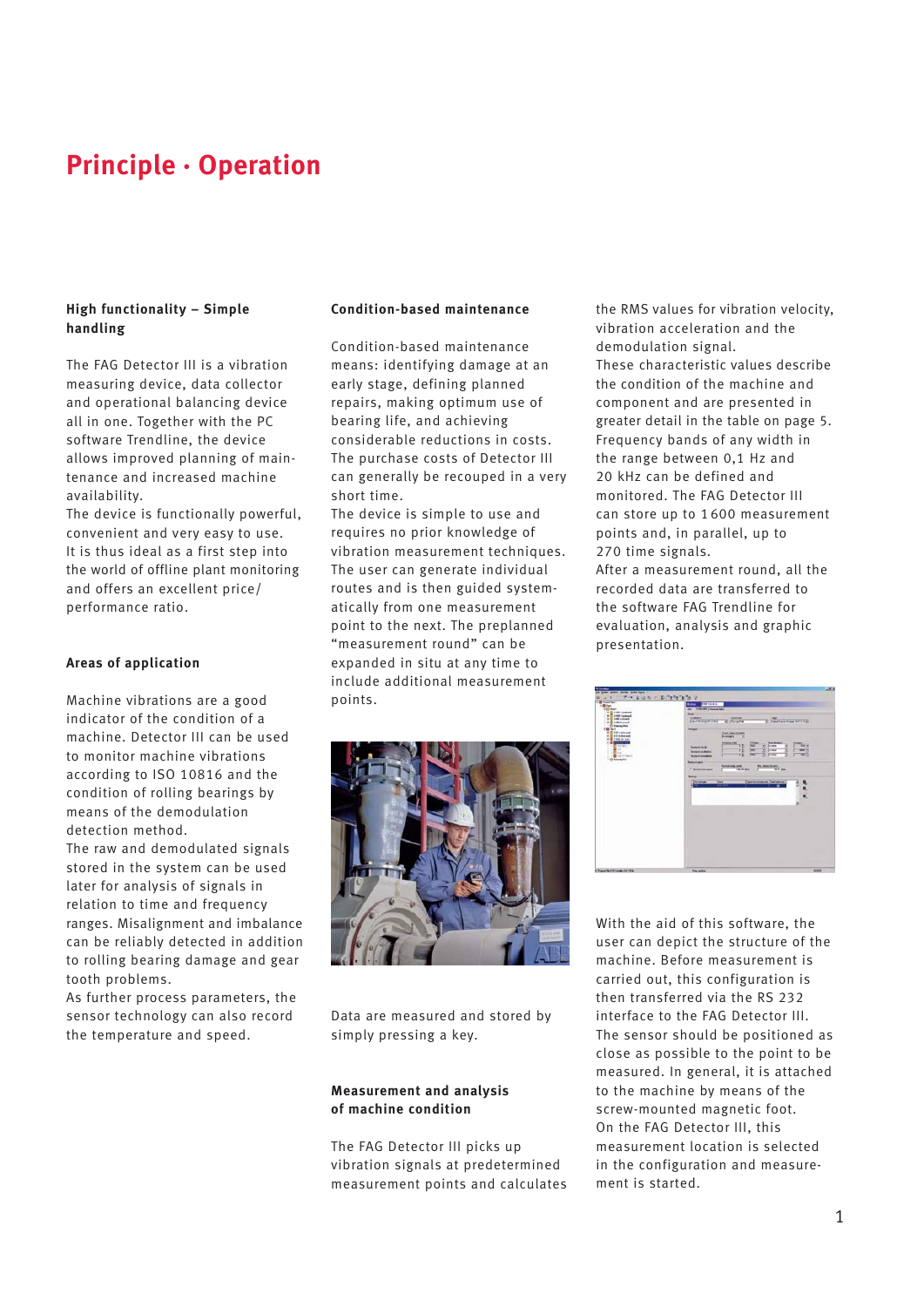## **Principle · Operation**





During measurement, the speed should be constant (at least 40 or 600 min-1 for ISO 10816). The device records the sensor signals according to the selected bandwidths and calculates the characteristic values.

For each configuration, the FAG Detector III compares the newly measured characteristic values with the defined limit values for main alarm and pre-alarm for this measurement location. If one of these threshold values is exceeded, this is displayed immediately on the device.

With the aid of trend analysis, the user can estimate when an alarm will probably occur.

When an alarm is triggered, an alarm report can be automatically generated and printed out. In order to allow comparison of values, they must be recorded under the same conditions. After reference measurement, measurements should be carried out at regular intervals.

#### **Balancing using Detector III**

There are many different reasons for unplanned stoppage of machinery. However, a not inconsiderable percentage can be attributed, directly or indirectly, to imbalance or misalignment.



During operation, imbalance can generate considerable vibrations that lead to secondary damage such as premature bearing wear or fatigue fractures.

This results in machine failure and thus unplanned production shutdowns.

The FAG Detector III is a tool that can be used to not only identify but



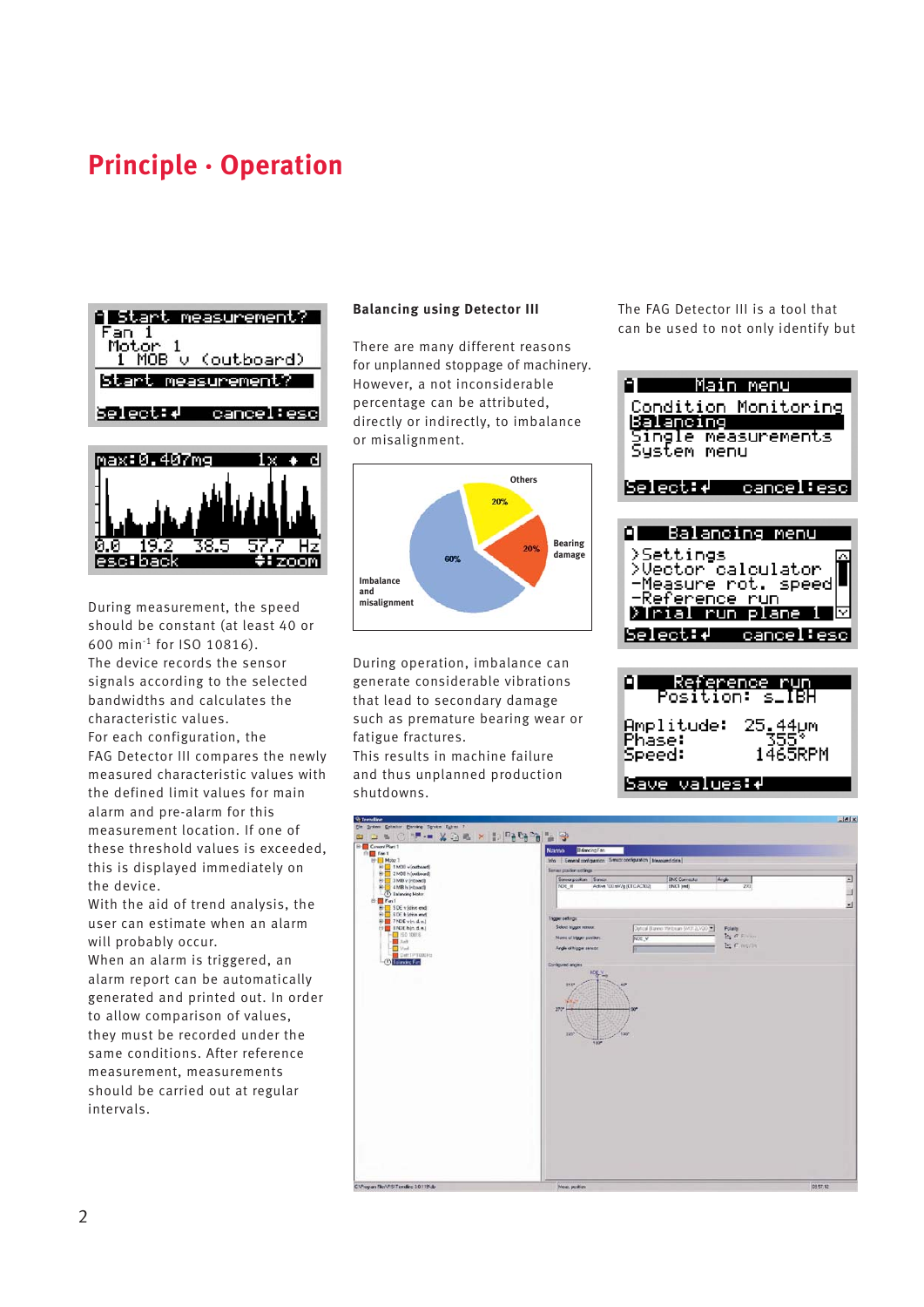### **Principle · Operation**

also easily and efficiently eliminate such conditions.

During balancing work, the simple user guide gives effective support. Step by step, the device's software guides the user through the balancing procedure.

The user can generate a configuration for each balancing procedure using the software FAG Trendline. Templates can also be defined that can be adapted in situ to the machine.



The results of the balancing work are transferred to the software FAG Trendline. They can then be displayed in table as well as diagrammatic format.



#### **Trendline bearing database**

The integrated bearing database (containing approx. 20 000 bearings from various manufacturers) allows considerably simplified and shortened analysis of the measured data. In tandem with the data viewer, the bearing database offers a perfect combination for assessing machine condition. Significant features can be recognised and allocated to the appropriate components at first sight. Several bearings can be allocated to each measurement point. This offers the option of checking several bearing defect frequencies efficiently at one measurement point. The bearing database can be expanded individually by each user to include further entries.

| Manufacturer        |              |                                        |
|---------------------|--------------|----------------------------------------|
| FAG                 |              | <b>Jul</b><br>⋥                        |
| Group               |              |                                        |
| alle                |              | ×                                      |
|                     |              |                                        |
| Search criteria     |              |                                        |
| E7                  |              | <b>Part</b><br>⋥                       |
| Search results      |              | Geometry data or kinematic frequencies |
| Bearing             | Manufacturer | C Geometry G Frequencies               |
| 235/500 B K MB      | FAG          |                                        |
| 230/500-B-K-MB + AH | FAG          | G Settings in Hz C Settings in RPM     |
| 230/500 B K MB + H  | FAG          |                                        |
| 230/500 B MB        | FAG          | <b>Inner race</b>                      |
| 230/530 K MB        | FAG          | 14, 14, 15                             |
| 200/530 K MB + AH   | FAG          |                                        |
| 230/530 K MB + H    | FAG          | Outer sace                             |
| 230/530-MB          | FAG          | 14,1347                                |
| 230/560-B K-MB      | <b>FAG</b>   | Roller elements                        |
| 230/500-B-K-MB + AH | EAG          | EXCL                                   |
| 230/500 B K MB + H  | FAG          |                                        |
| 230/560-R-MB        | FAG          | Caps at fand outer race                |
| 230/600 B K-MB      | FAG          | 0.8553                                 |
| 230/600-B-K-MB + AH | <b>FAG</b>   |                                        |
| 230/600 A K MR + H  | FAG          | Cage at fixed inner race               |
| 230/600-8-MB        | FAG          | <b>GRASS</b>                           |
| 230/630-B-K-MB      | FAG          |                                        |
| 230/630-8-K-MB + AH | FAG          |                                        |
| 230/630-8-K-MB + H  | FAG          |                                        |
| 230/630-B MB        | FAG          |                                        |
| чH                  |              |                                        |
| Search rendt count  |              |                                        |
| 652                 |              |                                        |
|                     |              |                                        |
|                     |              | <b>Select</b><br>Cancel                |

#### **Configurable report**

A very useful feature of the software, especially for companies using the FAG Detector III in service work, is the expanded report generator. This can be used to prepare a wide range of reports. These can be stored in the software as templates. Specially adapted reports can thus be defined and used when preparing reports for different customers. All the information present in the system can be used for the report, including time signals, trend curves and alarm data.

|                                                                                                                                                                                                                                                                 | 킈<br>日 2 ×                                                                                                                                                                                                                                                                                                                                                                                                                                                                                                                                                     |
|-----------------------------------------------------------------------------------------------------------------------------------------------------------------------------------------------------------------------------------------------------------------|----------------------------------------------------------------------------------------------------------------------------------------------------------------------------------------------------------------------------------------------------------------------------------------------------------------------------------------------------------------------------------------------------------------------------------------------------------------------------------------------------------------------------------------------------------------|
| Conwert Plant S<br>Fan 1<br>Hatta 1<br>σn<br>1 MOB v bullowd<br>2 MOB is fourboards<br><b>PD</b><br><b>DE 198 virtuali</b><br><b>DE 4MI h Integrit</b><br><b>Fan S</b><br>P SDE video and<br><b>PE 600 historiend</b><br>$\Box$ TNDE via dial<br>PE BNK hin del | Configuration: Oile Configuration busited)                                                                                                                                                                                                                                                                                                                                                                                                                                                                                                                     |
|                                                                                                                                                                                                                                                                 | T Tree ange<br>0919.26<br>23.05.2006<br>Start.<br>$\mathbb{Z}$<br>÷<br>22.06.2006<br>09:59.26<br>End<br>$\cdot$<br>÷<br>Number of days:<br>50<br>国<br><b>Alarm salestion</b><br><b>P</b> Pourt postala<br><b>IT</b> There is not<br>D Report all<br><b>Due values</b><br>Tinesignal / FFT<br>D. Show tands<br>P Timeagnal<br>$D$ ITT<br>G External<br>$-44$<br><b>ST Selected</b><br>$- 0.0016$<br>of Valuelle<br><b>D. Acceleration</b><br>W. Salt<br>of Constrainton<br>of And<br><b>P. Dulf</b><br>V Dud<br><b>V</b> Tend<br><b>Wildlin</b><br>V. Crediante |
|                                                                                                                                                                                                                                                                 | 57 Critician Immigrat / FTT<br>C Show result before<br>Additional info<br>IT Show massive point pictures<br><sup>1</sup> Shaw choice shared                                                                                                                                                                                                                                                                                                                                                                                                                    |
|                                                                                                                                                                                                                                                                 | [7] Date meaning point constants<br>Hub<br>Cancel<br><b>Fundace</b>                                                                                                                                                                                                                                                                                                                                                                                                                                                                                            |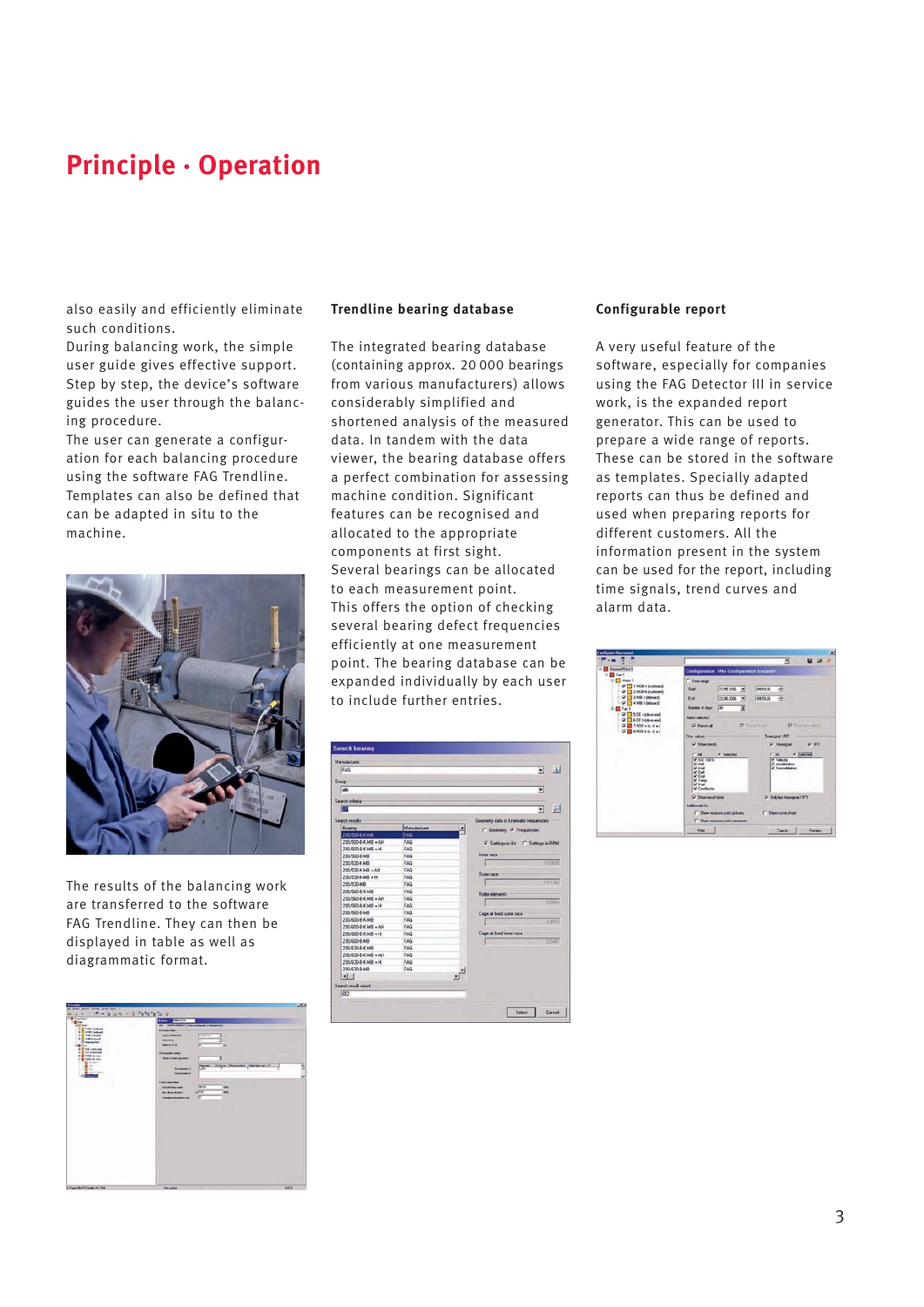### **Features · Ordering designation and scope of delivery**

#### **Overview of advantages**

- Complete package with excellent price/performance ratio
- Static and dynamic balancing (1 and 2 levels)
- Monitoring functions:
	- ISO 10816
	- general vibration condition
	- rolling bearing condition
	- data collector for up to 1600 measurement points
	- storage of up to
	- 300 time signals
- Portable, handy, easy to use diagnostic device
- Integrated database with approx. 20 000 entries
- Operation with one hand using 21 keys
- Soft keyboard resistant to dust and spray water
- Headset jack for acoustic noise assessment
- Storage and display of up to 4 measurement values per measurement point for straightforward condition assessment
- Configurable report generator
- e-mail service
- PC trend/graphics software with database for WIN 2000/XP
- Sensor cable length up to 50 m

#### **Ordering designation and scope of delivery**

Ordering designation: **DETECT3-KIT** or

#### **DETECT3.BALANCE-KIT**

#### **Scope of delivery: DETECT3-KIT**

- Basic device with rechargeable battery
- Acceleration pickup with magnetic foot
- Temperature sensor
- Power pack
- PC data cable (serial/USB)
- User manual
- Protective bag with holder for temperature sensor
- PC software Trendline
- Case

#### **DETECT3.BALANCE-KIT**

- Acceleration sensor with magnetic foot and sensor cable
- Trigger sensor (optical and inductive)
- Balance
- Magnetic holder for trigger sensor
- Extension for magnetic holder • Cable for trigger sensor
- (length 10 m)
- Reflex mark for trigger sensor
- Dongle for activation of balancing function
- Case

#### **Accessories**

• Sensor extension cables for lengths of 5 m and 15 m are available on request

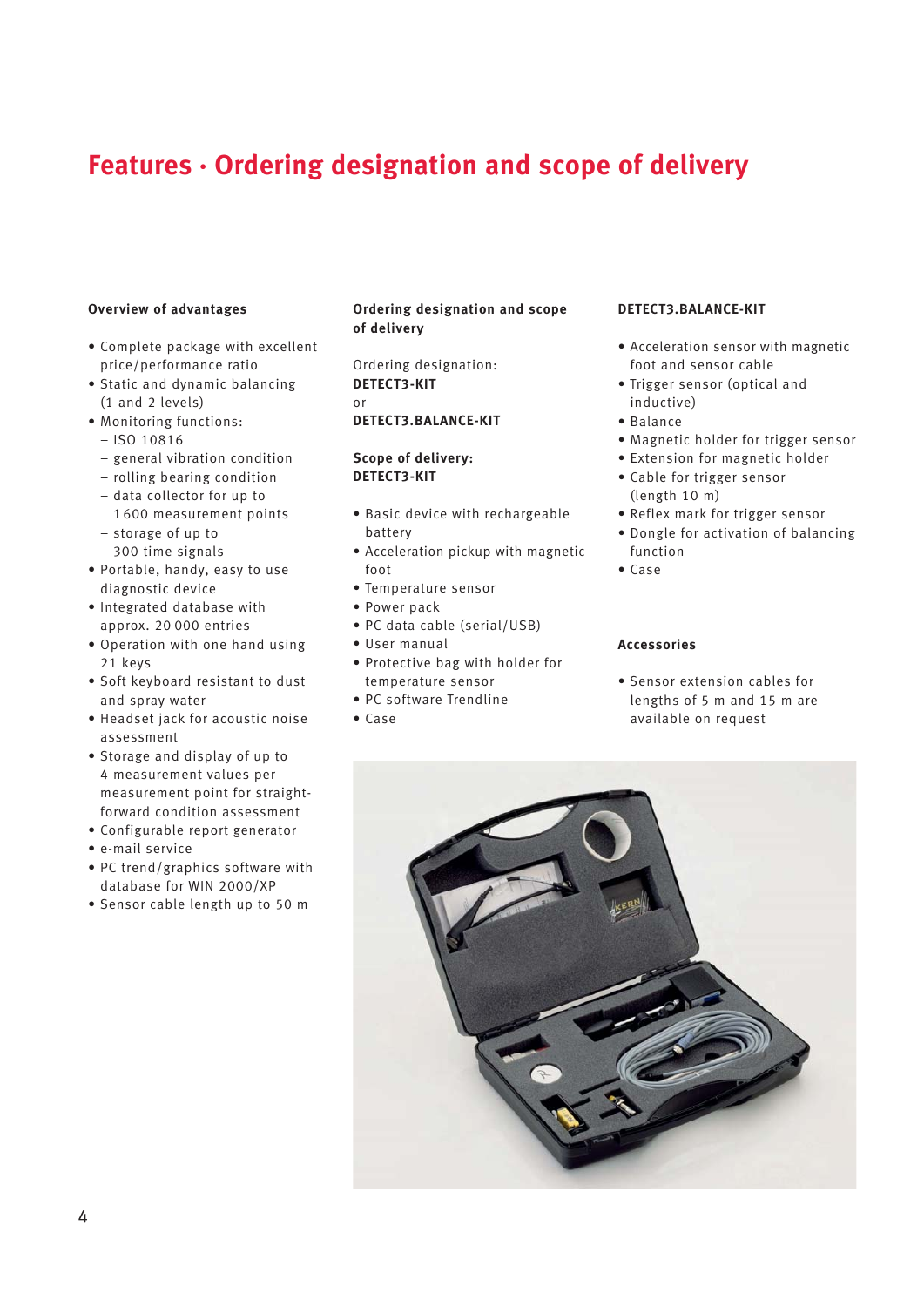## **Selection of characteristic values**

#### Selection of characteristic values

| <b>Possible characteristic values and signal curves</b><br>for each measurement point                                                                                          | <b>Measurement range/resolution Frequency range</b>                                                    |                                                                          | <b>Display</b>            |
|--------------------------------------------------------------------------------------------------------------------------------------------------------------------------------|--------------------------------------------------------------------------------------------------------|--------------------------------------------------------------------------|---------------------------|
| Characteristic value: vibration velocity to ISO 10816<br>(VDI 2056)<br>(broadband RMS value for vibration rate)<br>for general assessment of machine condition<br>to ISO 10816 | ISO 10816<br>0 to 5,52 m/s at 10 Hz<br>0 to 55,2 mm/s at 1 kHz                                         | 10 Hz to 1 kHz                                                           | <b>Detector</b><br>and PC |
| Characteristic value: vibration velocity (freely selectable)<br>(RMS value for vibration velocity,<br>e.g. for detection of imbalance and misalignment)                        | $V_{\text{cal}}$<br>0 to 5,52 m/s at 10 Hz<br>0 to 55,2 mm/s at 1 kHz                                  | Freely selectable<br>up to set TP 1)<br>(max. 20 kHz)                    | Detector<br>and PC        |
| <b>Characteristic value: acceleration</b><br>(broadband RMS value for vibration acceleration,<br>e.g. for monitoring of gearboxes)                                             | $A_{\rm eff}$<br>0 to $37 g$                                                                           | 2 kHz – up to set TP $^{1)}$<br>(max. 20 kHz)                            | Detector<br>and PC        |
| <b>Characteristic value: acceleration (freely selectable)</b><br>(e.g. for selective gear tooth monitoring)                                                                    | $A_{\rm sel}$<br>0 to $37g$                                                                            | Freely selectable<br>up to set TP 1)<br>(max. 20 kHz)                    | Detector<br>and PC        |
| Characteristic value: demodulated signal<br>(RMS value of demodulated signal up to 100/1000 Hz,<br>e.g. for monitoring of rolling bearing condition)                           | $D_{\text{eff}}$<br>0 to $37 g$                                                                        | Freely selectable<br>up to set $TP1$<br>(max. 20 kHz)                    | Detector<br>and PC        |
| Characteristic value: demodulated signal (freely selectable)<br>(e.g. for selective monitoring of rolling bearing condition)                                                   | $D_{\text{cal}}$<br>0 to 37 g                                                                          | Freely selectable<br>up to set TP 1)<br>(max. 20 kHz)                    | Detector<br>and PC        |
| Time signal of vibration acceleration up to<br>low-pass cut-off frequency, 4096 or 8192 values                                                                                 | ±50 g                                                                                                  | 0,1 Hz to 20 kHz <sup>2)</sup>                                           | PC.                       |
| Demodulated time signal up to set<br>low-pass cut-off frequency, 4096 or 8192 values                                                                                           | ±50g                                                                                                   | 0,1 Hz to 20 kHz <sup>2)</sup>                                           | PC.                       |
| Frequency spectrum (Fourier transform)<br>of time signal for vibration velocity<br>up to set low-pass cut-off frequency                                                        | $\pm 5,52 \; \text{m/s}$ ,<br>resolution: TP $\cdot$ 2,56 / number<br>of values (0,0625 Hz to 12,5 Hz) | 0.3 Hz to 20 kHz $^{2)}$                                                 | PC.                       |
| Frequency spectrum (Fourier transform)<br>of time signal for vibration velocity<br>up to set low-pass cut-off frequency                                                        | $±50 g$ ,<br>resolution: TP $\cdot$ 2,56 / number<br>of values (0,0625 Hz to 12,5 Hz)                  | 0,1 Hz to 20 kHz $^{2)}$                                                 | PC                        |
| Frequency spectrum (Fourier transform)<br>of time signal for demodulated signal or<br>up to set low-pass cut-off frequency                                                     | $±25$ g,<br>resolution: $TP \cdot 2,56/$ number<br>of values (0,0625 Hz to 12,5 Hz)                    | 0,1 Hz to 20 kHz <sup>2)</sup>                                           | PC                        |
| <b>Measurement point temperature</b>                                                                                                                                           | <b>Temp = -20 °C to 550 °C</b>                                                                         |                                                                          | Detector and PC           |
| <b>Crest factor</b>                                                                                                                                                            |                                                                                                        | <b>Calculation from</b><br>time signal for<br>acceleration<br>(up to TP) | Detector<br>and PC        |
| <b>Speed</b>                                                                                                                                                                   | <b>RPM</b> = 30 to 10 000 rev/min                                                                      | 0,5 Hz to 166 Hz                                                         | Detector and PC           |

 $1)$  TP = low-pass cut-off frequency

<sup>2)</sup> Lower limit frequency as a function of set low-pass cut-off frequency (lower limit frequency = TP/number of lines  $\cdot$  2,56)

On the PC, the user can specify for each measurement point whether and under what conditions certain time signals are to be stored. Three different time signals can be measured, namely vibration velocity (0,1 Hz to TP, scan rate = 2,56  $\cdot$  TP) vibration acceleration (0,1 Hz to TP, scan rate = 2,56  $\cdot$  TP) and demodulated signal (0 Hz to TP, scan rate = 2,56  $\cdot$  TP). Detector III can store up to 300 time signals.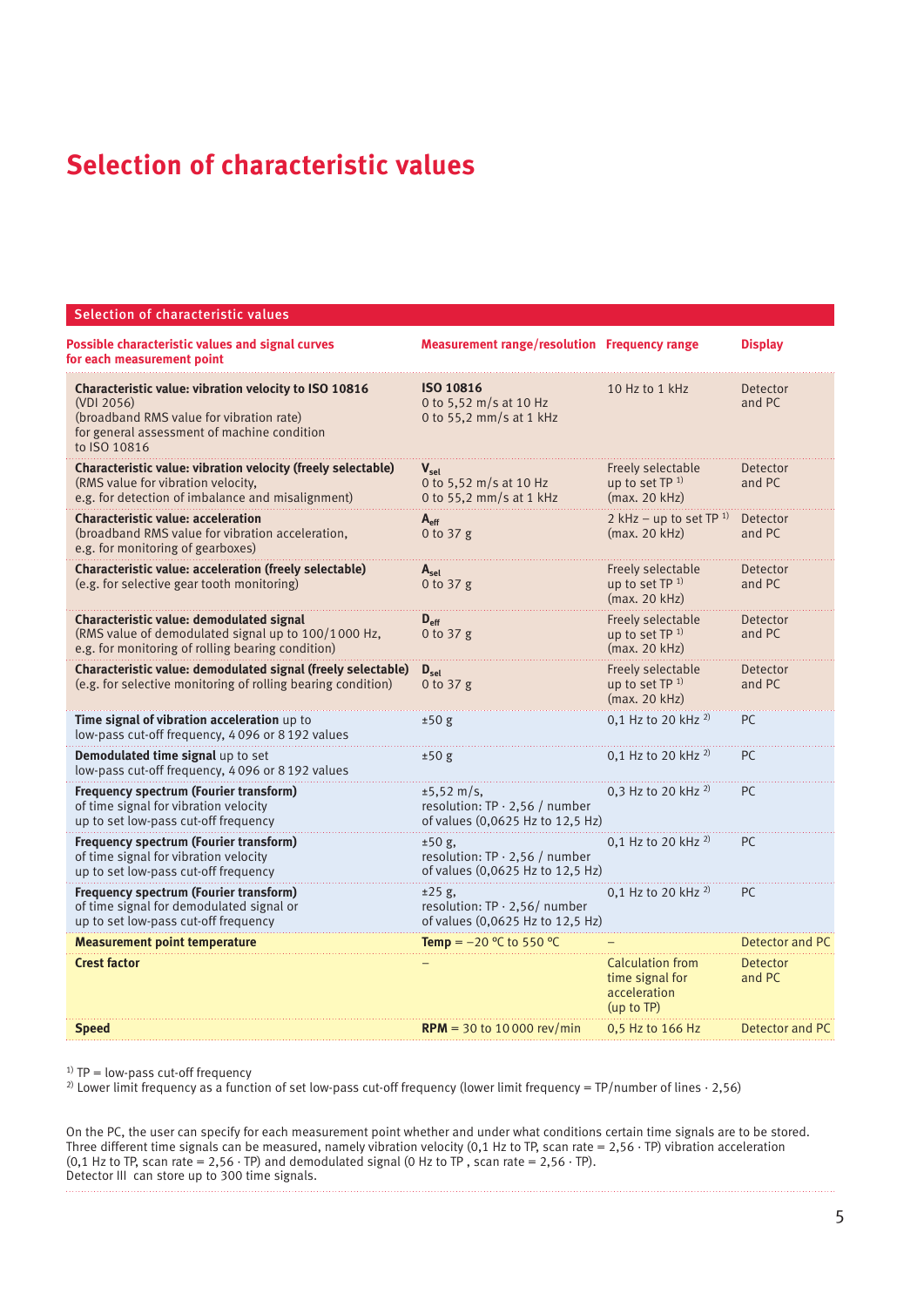## **Technical data**

| <b>Device designation</b>    |                                                                                                                                                                                                                                                                                                                                                                  | FAG DETECTOR III, DETECT3-KIT                                                                                                                                                                                                                                                                                                                                                                                                                                                                      |
|------------------------------|------------------------------------------------------------------------------------------------------------------------------------------------------------------------------------------------------------------------------------------------------------------------------------------------------------------------------------------------------------------|----------------------------------------------------------------------------------------------------------------------------------------------------------------------------------------------------------------------------------------------------------------------------------------------------------------------------------------------------------------------------------------------------------------------------------------------------------------------------------------------------|
| Inputs                       | $1 \times$ AUX<br>Battery charger                                                                                                                                                                                                                                                                                                                                | $2 \times BNC$ jacks (multiplexer)<br>ICP (4,7 mA), steplessly adjustable sensitivity<br>AC/DC ±5V, impedance >100 k $\Omega$<br>Tachometer input 5 to 24V, <60 000 RPM<br>(rising or falling flank selectable)<br>IR temperature sensor ±5V, impedance >100 kΩ<br>(freely configurable)                                                                                                                                                                                                           |
| Outputs                      | Headset (demodulated signal)<br>RS 232 for data transmission (38,2 kps, 57,6 kps)<br>AUX: supply for trigger sensor (5 V max. 200 mA, 12 V max. 50 mA)                                                                                                                                                                                                           |                                                                                                                                                                                                                                                                                                                                                                                                                                                                                                    |
| <b>Vibration measurement</b> |                                                                                                                                                                                                                                                                                                                                                                  |                                                                                                                                                                                                                                                                                                                                                                                                                                                                                                    |
| <b>Measurement ranges</b>    | Acceleration/vibration velocity 0,1 Hz to 20 kHz<br>0,1 Hz to 200 Hz; 0,1 Hz to 500 Hz;<br>Demodulated signal 0 Hz to 20 kHz<br>Low-passes 200 Hz, 500 Hz, 1 kHz, 2 kHz, 5 kHz, 10 kHz, 20 kHz<br>High-pass (demodulated signal branch) 750 Hz<br>Temperature $-20$ °C to +550 °C (temperature range as a function of sensor<br>used, freely configurable input) |                                                                                                                                                                                                                                                                                                                                                                                                                                                                                                    |
| <b>Characteristic values</b> | $A_{\text{eff}}$<br>$A_{\text{sel}}$<br>$V_{sel}$<br>$D_{\text{eff}}$<br>$D_{\text{sel}}$                                                                                                                                                                                                                                                                        | (2 kHz to 20 kHz), RMS value for vibration acceleration<br>RMS value for vibration acceleration in freely definable frequency<br>range<br>ISO 10816 (10 kHz to 1000 Hz), RMS value for vibration velocity<br>RMS value for vibration velocity in freely definable frequency range<br>(frequency band as a function of low-pass cut-off frequency)<br>RMS value for demodulated signal<br>RMS value for demodulated signal in freely definable<br>frequency range: crest factor, speed, temperature |
| <b>Window function</b>       | Hanning                                                                                                                                                                                                                                                                                                                                                          |                                                                                                                                                                                                                                                                                                                                                                                                                                                                                                    |
| Averaging in frequency range | 1-9 (FFT, characteristic values per channel)<br>Linear                                                                                                                                                                                                                                                                                                           |                                                                                                                                                                                                                                                                                                                                                                                                                                                                                                    |
| Scan rate                    | max. 51,2 kHz, as a function of set low-pass cut-off frequency<br>$(set TP \cdot 2, 56)$                                                                                                                                                                                                                                                                         |                                                                                                                                                                                                                                                                                                                                                                                                                                                                                                    |
| A/D converter                | 16 bit (autoranging)<br>Dynamic range >90 db                                                                                                                                                                                                                                                                                                                     |                                                                                                                                                                                                                                                                                                                                                                                                                                                                                                    |
| <b>Frequency resolution</b>  | 1600, 3 200 lines (0,0625 Hz to 12,5 Hz as a function of set<br>low-pass cut-off frequency)                                                                                                                                                                                                                                                                      |                                                                                                                                                                                                                                                                                                                                                                                                                                                                                                    |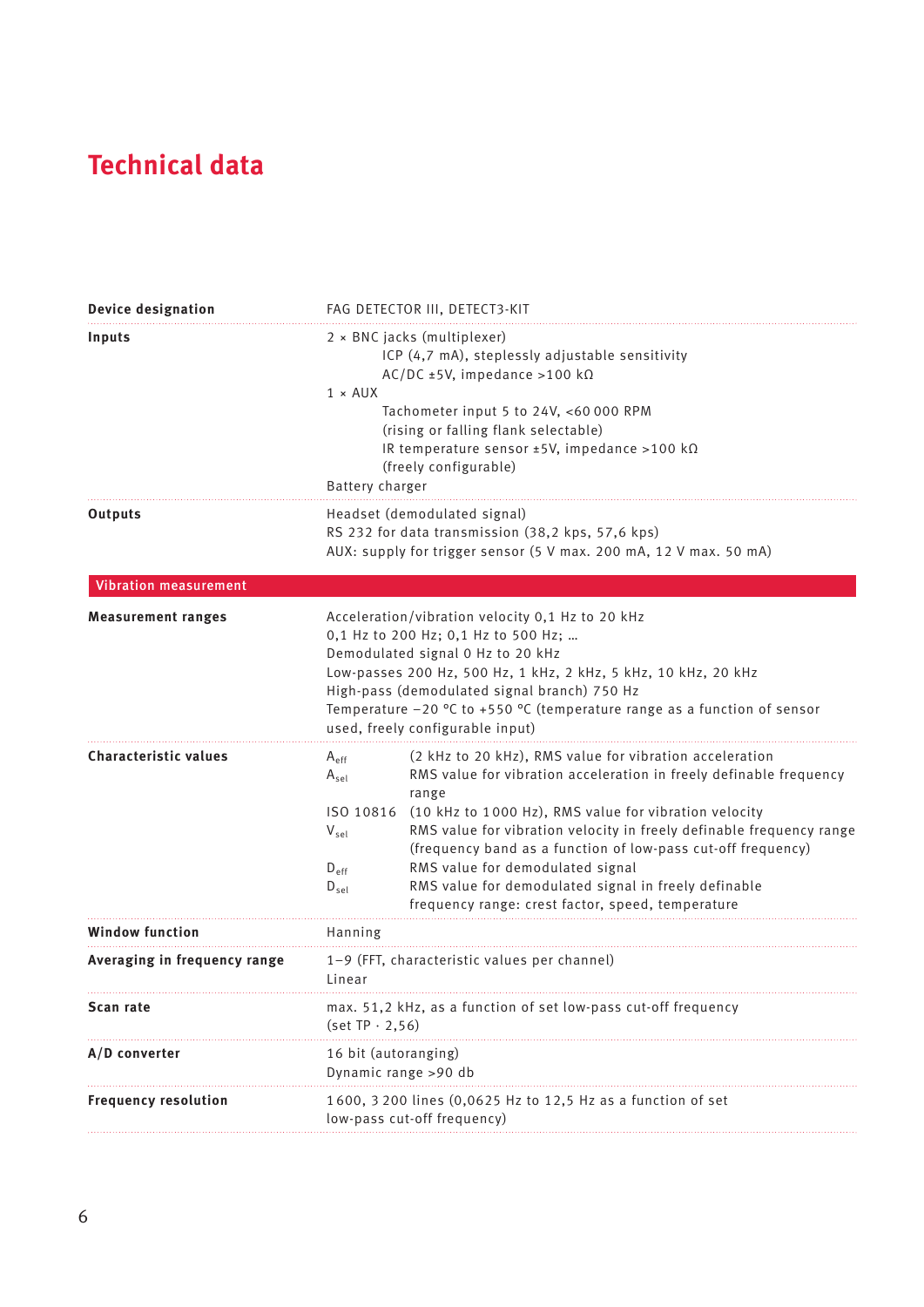## **Technical data**

| <b>Balancing</b>                  |                                                                                                                                                                                 |
|-----------------------------------|---------------------------------------------------------------------------------------------------------------------------------------------------------------------------------|
|                                   | 1 or 2 plane balancing                                                                                                                                                          |
|                                   | Weight positions:<br>Continuous (0 to 359°) or discrete (0 to 99 positions)<br>Removal of weights: yes/no                                                                       |
| <b>Balancing measurement type</b> | Acceleration, velocity, travel                                                                                                                                                  |
| Measurement                       | Peak, peak - peak, RMS                                                                                                                                                          |
| <b>Balance units</b>              | g, mm/s, inch/s, µm, mil                                                                                                                                                        |
| Weight units                      | gr., oz. (up to 99 999,99 gr. or oz.)                                                                                                                                           |
| General                           |                                                                                                                                                                                 |
| Separate measurements             | Temperature, speed, headset (demodulated signal)                                                                                                                                |
| <b>Keyboard</b>                   | Soft keyboard with 21 keys                                                                                                                                                      |
| <b>Display</b>                    | Illuminated graphic display (LCD), 128 × 64 pixels,<br>dimensions $55 \times 33$ mm                                                                                             |
| Memory                            | 1600 measurement points plus 270 time signals (maximum 300 time signals)                                                                                                        |
| <b>Power supply</b>               | NiMh 2000 mAh<br>Voltage 6V<br>Operating life approx. 6 to 8 hours (charging time of fully discharged battery<br>approx. 4 hours)                                               |
| <b>Dimensions and mass</b>        | $230 \times 70(53) \times 45(53)$ mm (L × B × H)<br>approx. 500g (including battery)                                                                                            |
| <b>Temperature range</b>          | 0 to 50 °C (working temperature)<br>-20 to +70 °C (transport and storage temperature)                                                                                           |
| <b>Operating time</b>             | approx. 6 to 8 hours continuous operation                                                                                                                                       |
| <b>Housing</b>                    | ABS<br>IP 40                                                                                                                                                                    |
| Case                              | 2 compartments, black Nylon, 2 clear film windows, openings with Velcro<br>fastenings, Velcro strip holders for cable and sensor, carry strap                                   |
| <b>EMC</b> standards              | $-$ EN61000-4-2<br>$-$ EN61000-4-3<br>$-$ EN61000-4-6                                                                                                                           |
| Firmware                          | Free of charge firmware updates on Internet<br>Available languages:<br>German, English, Finnish, French, Italian, Dutch, Portuguese, Swedish,<br>Slovenian, Spanish and Turkish |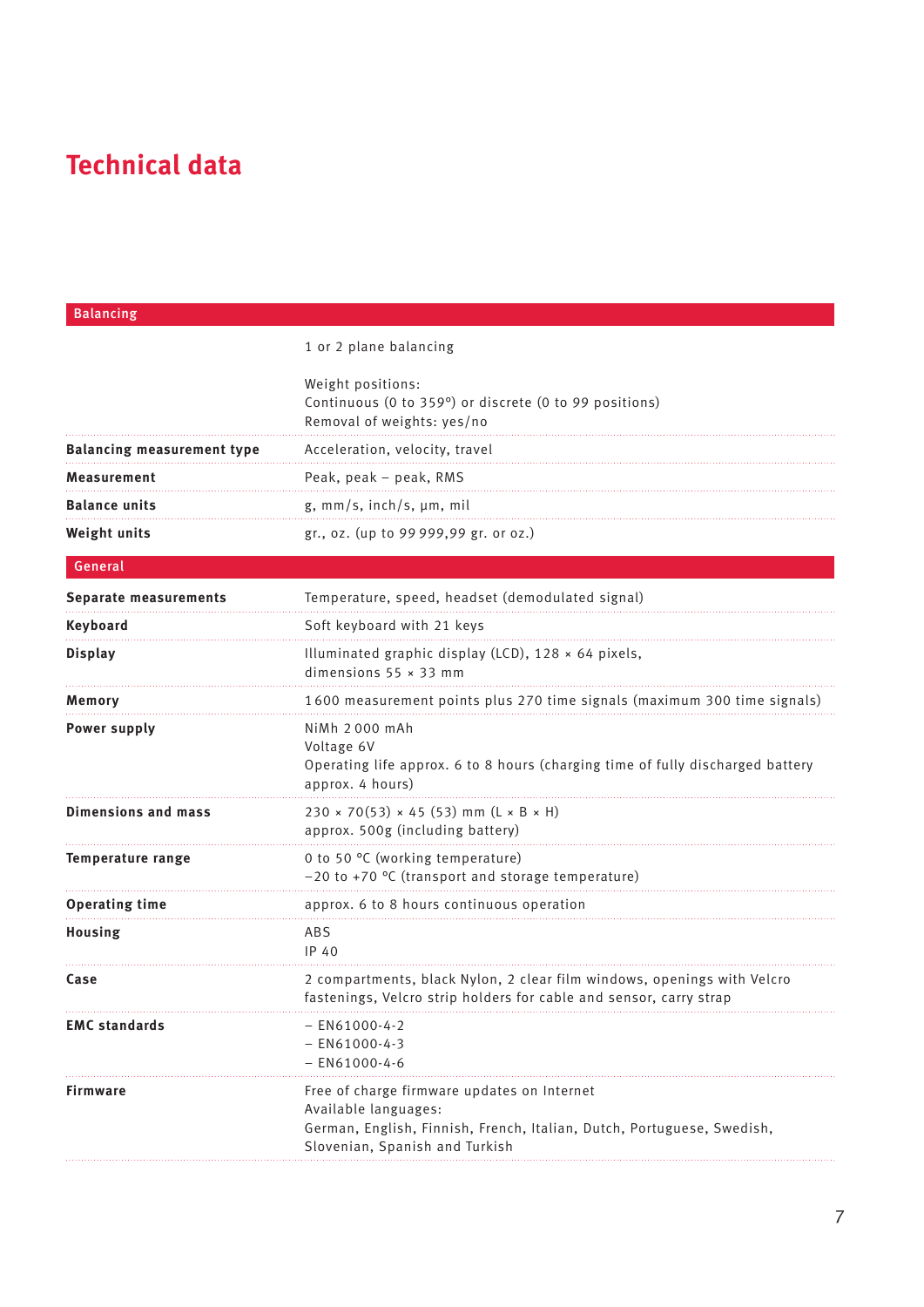## **Technical data**

| Software | FAG Trendline (updates on Internet)<br>Suitable for Windows 2000/XP<br>Available in: German, English, French, Portuguese and Spanish<br>- configuration of FAG Detector IIII via RS 232 interface<br>- bearing database of approx. 20 000 bearings<br>- graphic presentation of measurement values and curve<br>- trend analysis<br>- presentation of time signals and FFT<br>- display of balancing in tabular and diagrammatic format<br>- configurable report generator |
|----------|----------------------------------------------------------------------------------------------------------------------------------------------------------------------------------------------------------------------------------------------------------------------------------------------------------------------------------------------------------------------------------------------------------------------------------------------------------------------------|
|          |                                                                                                                                                                                                                                                                                                                                                                                                                                                                            |

. . . . . . . . . . . . . . . . . .